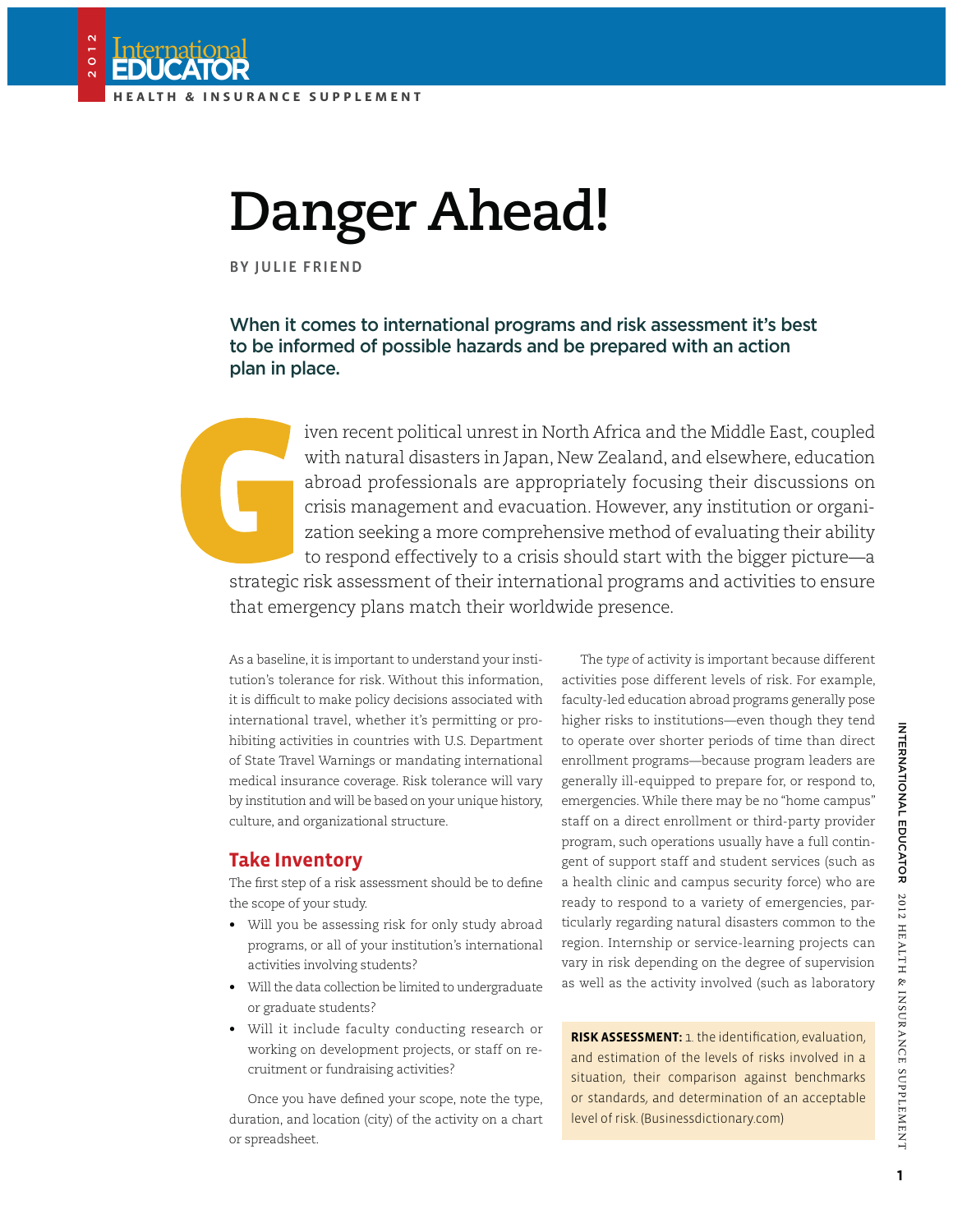settings with volatile chemicals or rural teaching internships in developing countries).

In addition, short-term recruitment trips to overseas campuses or fundraising activities in capital cities may expose travelers to petty crime or nonlife-threatening-health conditions such as travelers' diarrhea, but the limited duration suggests the risk of experiencing more serious problems is relatively low. Long-term development projects in extremely rural or high-risk locations, like Somalia or Pakistan, may expose faculty or staff to serious health risks, terrorism, or kidnapping; however, if the project is comanaged by local experts staffed by area residents, integrated into daily life, and of high value to the community, certain risks are diminished.

### **Determine Insurance Exclusions**

**Determine Insurance Exclusions** Another important step in a risk assessment is to determine whether or not your institution's insurance carrier restricts or excludes coverage in countries perceived

to be of high risk, such as countries with U.S. Department of State Travel Warnings or countries sanctioned by the Office of Foreign Assets Control (OFAC), which enforces economic and trade sanctions based on national security goals and U.S. foreign policy. If your institution or organization sponsors travel in locations with such restrictions or exclusions, you generally have three options: renegotiate your policy wording to broaden coverage, prohibit the travel, or take steps to mitigate risks and be financially and operationally prepared to support travelers in need. Most insurance carriers are flexible and will consider covering travel to "high-risk" countries if they have a thorough understanding of the proposed travel (group size, duration, destination, etc.) and the university's risk management plan includes emergency evacuation and contingency plans.

**Use a Rating Tool or Matrix** If your operations are large or complex, using an existing risk-rating tool may be an effective way to categorize concerns. This can help you focus on the risk management stage by identifying activities of concern or geographic areas of heightened risk. Many security information providers have developed rating systems that can form the basis of an annual report, such as Control Risks' *RiskMap.* Michigan State University's Office of Study Abroad (MSU/OSA) developed a rating tool for its education abroad programs that borrows the risk labels of "insignificant," "low," "medium," "high," or "extreme" from *RiskMap.* MSU/OSA then added descriptors to

the *RiskMap* template based on three categories under each label: health, safety, or security. (See the chart titled, "Risk Rating System for OSA Countries/Cities.")

**Assess the Risk From Your Desk** Ideally, you'll be able to visit all of your program sites at least once a year to obtain a true sense of risk; however, this is likely impossible for even the most well-funded and well-staffed institutions. Much can be done at your desk to assess the risk in your various international programs.

### Health Risks

A cursory assessment of health risks need not be done by a health professional. By consulting the Centers for Disease Control and Prevention Travelers' Health Web sites (see "Web Resources" on page 8), you'll be able to view the general health risks and specific risks related to a region or activity, as well as recommended and required vaccinations.

The World Health Organization is the leading source for tracking the outbreak and spread of infectious diseases worldwide. Following these initial steps, a more in-depth review of health risks can be undertaken by a medical professional (ideally specializing in travel medicine) for locations of heightened concern.

Medical or dental students participating in clinical rotations overseas pose special risks. Failure of equipment or supplies, as well as accidents, can result in exposure to bodily fluids that carry communicable disease, such as HIV or hepatitis. Although rare, accidents do occur and individuals on site (students or faculty) must be familiar with the latest postexposure response protocols. Those unfortunate few who subsequently test positive for a serious disease will not only have their health compromised, but potentially their future professions and livelihood as well. One useful tool to mitigate the risk of exposure to bodily fluids is to require such travelers to participate in predeparture blood-bornepathogen training. At large campuses with medical, dental, or veterinary programs, training may be free or available for a minimal cost through an office for occupational health and safety. Otherwise, a county health department or local hospital may be able to assist. Whether assisting in surgery or changing a diaper at an orphanage, it is important to remember exposure can happen at many different levels and in different ways.

Some overseas locations may have limited or poor-quality health care facilities, and naturally this will increase risk zunless safe and reliable transportation exists to quickly transport seriously ill or injured individuals to a better-equipped hospital or clinic. Some locations may be so remote that special arrange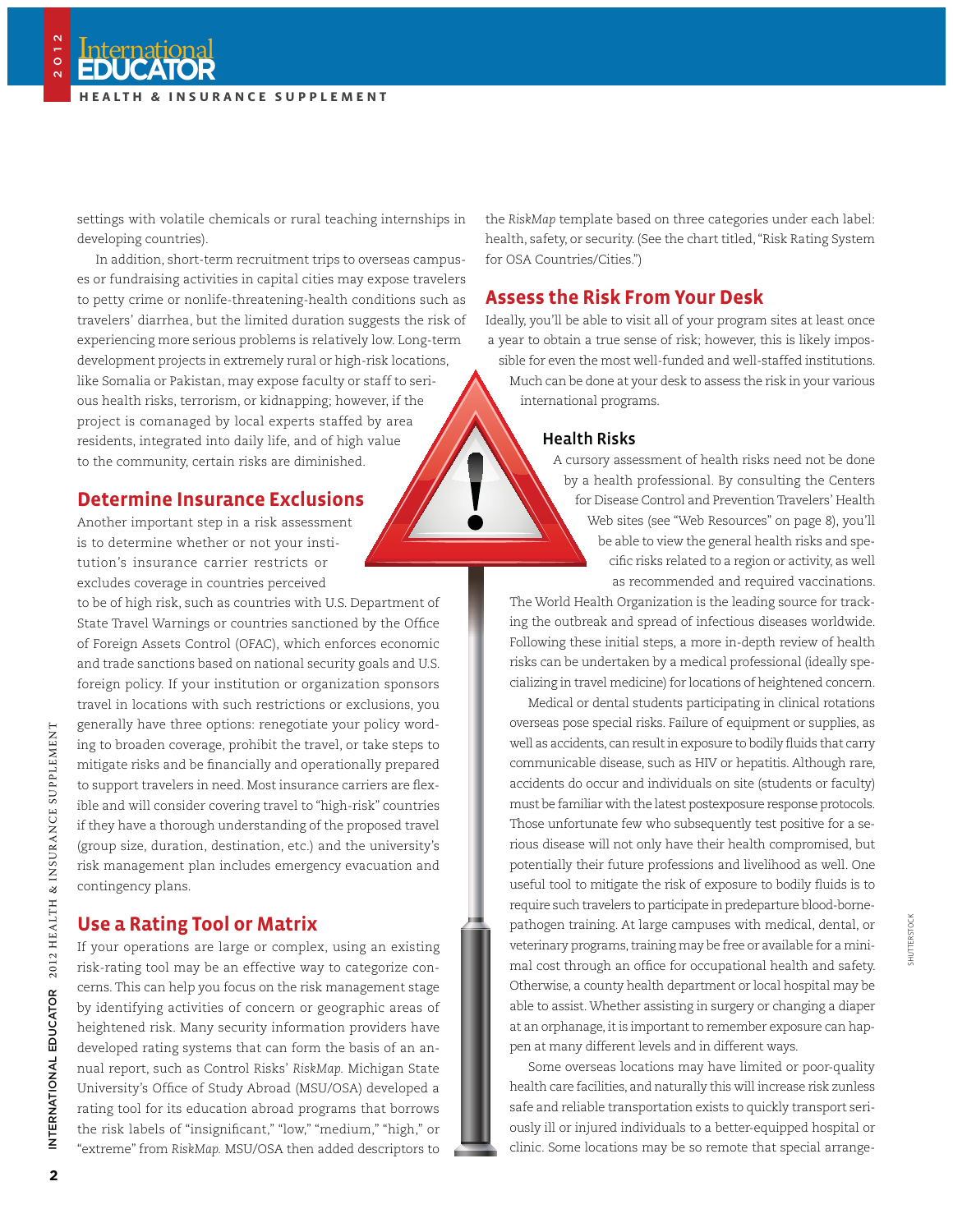nternation

2012

#### **Risk Rating System for OSA Countries/Cities Michigan State University's Office of Study Abroad (with acknowledgements to Control Risks)**

|                      | <b>Health</b>                                                                                                                                                                                                                                                                                                                                                                                                                                                                                                                                                                                                                                                                              | <b>Safety</b>                                                                                                                                                                                                                                                                                                                                                                                                                                                                                                                                                                                                                                                                                                                                                                                                                                              | <b>Security</b>                                                                                                                                                                                                                                                                                                                                                                                                                                                                                                                                                                                                                                                                      |  |  |
|----------------------|--------------------------------------------------------------------------------------------------------------------------------------------------------------------------------------------------------------------------------------------------------------------------------------------------------------------------------------------------------------------------------------------------------------------------------------------------------------------------------------------------------------------------------------------------------------------------------------------------------------------------------------------------------------------------------------------|------------------------------------------------------------------------------------------------------------------------------------------------------------------------------------------------------------------------------------------------------------------------------------------------------------------------------------------------------------------------------------------------------------------------------------------------------------------------------------------------------------------------------------------------------------------------------------------------------------------------------------------------------------------------------------------------------------------------------------------------------------------------------------------------------------------------------------------------------------|--------------------------------------------------------------------------------------------------------------------------------------------------------------------------------------------------------------------------------------------------------------------------------------------------------------------------------------------------------------------------------------------------------------------------------------------------------------------------------------------------------------------------------------------------------------------------------------------------------------------------------------------------------------------------------------|--|--|
| <b>Insignificant</b> | No risks beyond that of normal travel<br>(exposure to common viruses or injuries,<br>such as cold/flu or slip-n-falls). Those with<br>preexisting conditions face no foreseeable<br>additional risks. Access to high-quality<br>medical care is excellent in the vast<br>majority of cities and towns, regardless of<br>size. Excellent specialty care available in<br>nearly all metropolitan areas. Emergency<br>medical services prevalent countrywide.                                                                                                                                                                                                                                 | Little to no crime, safe and sophisticated<br>public transit, highly professional police<br>force. National guard-type force standing<br>ready for disaster response.                                                                                                                                                                                                                                                                                                                                                                                                                                                                                                                                                                                                                                                                                      | Highly functional and stable government.<br>Systematic adherence to rule of law.<br>Supplies of gas, oil, electricity, water, etc.,<br>stable and constant. Civil unrest or public<br>protests rare. Nonexistent or very limited<br>political violence or acts of domestic or<br>international terrorism.                                                                                                                                                                                                                                                                                                                                                                            |  |  |
| Low                  | Minimal risks beyond that of normal travel,<br>but slight increase in risk for travelers'<br>diarrhea, dehydration, exhaustion (can<br>be due to travel distance or conditions).<br>Some planning required for those with<br>nonlife threatening preexisting conditions.<br>Access to high-quality medical care<br>is excellent. Excellent specialty care<br>available in large metropolitan areas.<br>Emergency medical services prevalent<br>countrywide.                                                                                                                                                                                                                                | Low-level nonviolent theft crimes (e.g.,<br>pick-pocketing and purse snatchings or<br>ATM "stick-ups"-no weapon) occur in<br>select environments (e.g., isolated areas,<br>late night, "bad" parts of town). Some<br>drug-related violence in dangerous,<br>urban areas. Public transit generally safe.<br>Professional and trustworthy police force.<br>National guard-type force or state military<br>standing ready re: disaster response.                                                                                                                                                                                                                                                                                                                                                                                                              | Peaceful public protests occur with<br>occasional civil unrest resulting in<br>minimal police action (to disperse crowd).<br>Systematic adherence to rule of law,<br>but occasional identification of corrupt<br>departments or individuals. Supplies of<br>gas, oil, electricity, water, etc., stable and<br>constant. Occasional acts of domestic or<br>international terrorism.                                                                                                                                                                                                                                                                                                   |  |  |
| <b>Medium</b>        | Some risk beyond that of normal travel,<br>contraction of travelers' diarrhea likely.<br>Environmental factors/rigors of travel may<br>increase likelihood of catching a cold or<br>the flu. Serious communicable diseases<br>present in population (TB, HIV, Hepatitis,<br>etc.). Contingency planning required for<br>those with non-life threatening or serious<br>preexisting conditions. Access to high<br>quality medical care is good in major<br>metropolitan areas-varies in quality in<br>other locations. High quality specialty<br>care limited to largest metropolitan areas.<br>Emergency medical services available in<br>some locations, but speed and quality<br>suspect. | Low-level nonviolent theft crime common<br>in most environments (including public<br>areas in daylight hours). Public transit<br>generally safe during daylight hours,<br>but less so after dark. Taxis should not<br>be taken by individuals traveling alone<br>after dark. Occasional occurrences of<br>serious crimes, such as assault/battery<br>and robbery. Rare occurrences of more<br>violent crime such as rape and home<br>invasion. Some potential for express non-<br>violent, express kidnappings. Drug-related<br>violence is commonplace in dangerous,<br>urban areas, and sometimes spills over<br>into other parts of town. Some threat of<br>sophisticated financial crimes, such as<br>identity theft, relationship deception, art/<br>antiquities fraud, and virtual kidnappings.<br>Military standing ready for disaster<br>response. | Some evidence of organized criminal<br>activities though acts of domestic<br>terrorism (though not usually involving<br>foreigners). Functional system of rule of<br>law, but frequent identification of corrupt<br>departments or individuals. Supplies of<br>gas, oil, electricity, water, etc., occasionally<br>interrupted, especially during periods of<br>peak usage.<br>Occasional civil unrest or violent<br>public protests, resulting in physical<br>confrontation with authorities, etc.<br>Domestic terrorism may be related to<br>conflicts between indigenous groups and<br>government. Country may experience<br>some acts of domestic or international<br>terrorism. |  |  |

CONTINUED ON PAGE 5

ments, such as an emergency medical aircraft, may be needed; these services should be secured prior to departure.

#### Safety Risks

Safety concerns may include risks associated with crime—especially crimes targeting victims by sex, sexual orientation/identity, and race or ethnicity—as well as crimes related to transportation risks. The prevalence of financial crimes such as credit card or ATM fraud, as well as identity theft, should also be noted. Fortunately, there are many resources that detail the prevalence of crime in other countries. The most common resource for North American education abroad offices is the Country Information Sheet produced by the U.S. Department of State. Also very helpful are country-specific, and sometimes city-specific, Crime and Safety Reports produced by the Overseas Security Advisory Council (OSAC), a division of the U.S. Department of State charged with helping the private sector obtain security information for its overseas operations. Other governments provide similar resources in English including Australia, Ireland, Canada, New Zealand, and the United Kingdom.

Transportation is often a significant concern. In countries where the quality of public transportation is high, travel hubs such as bus, subway, or train stations can be hotspots for petty thieves,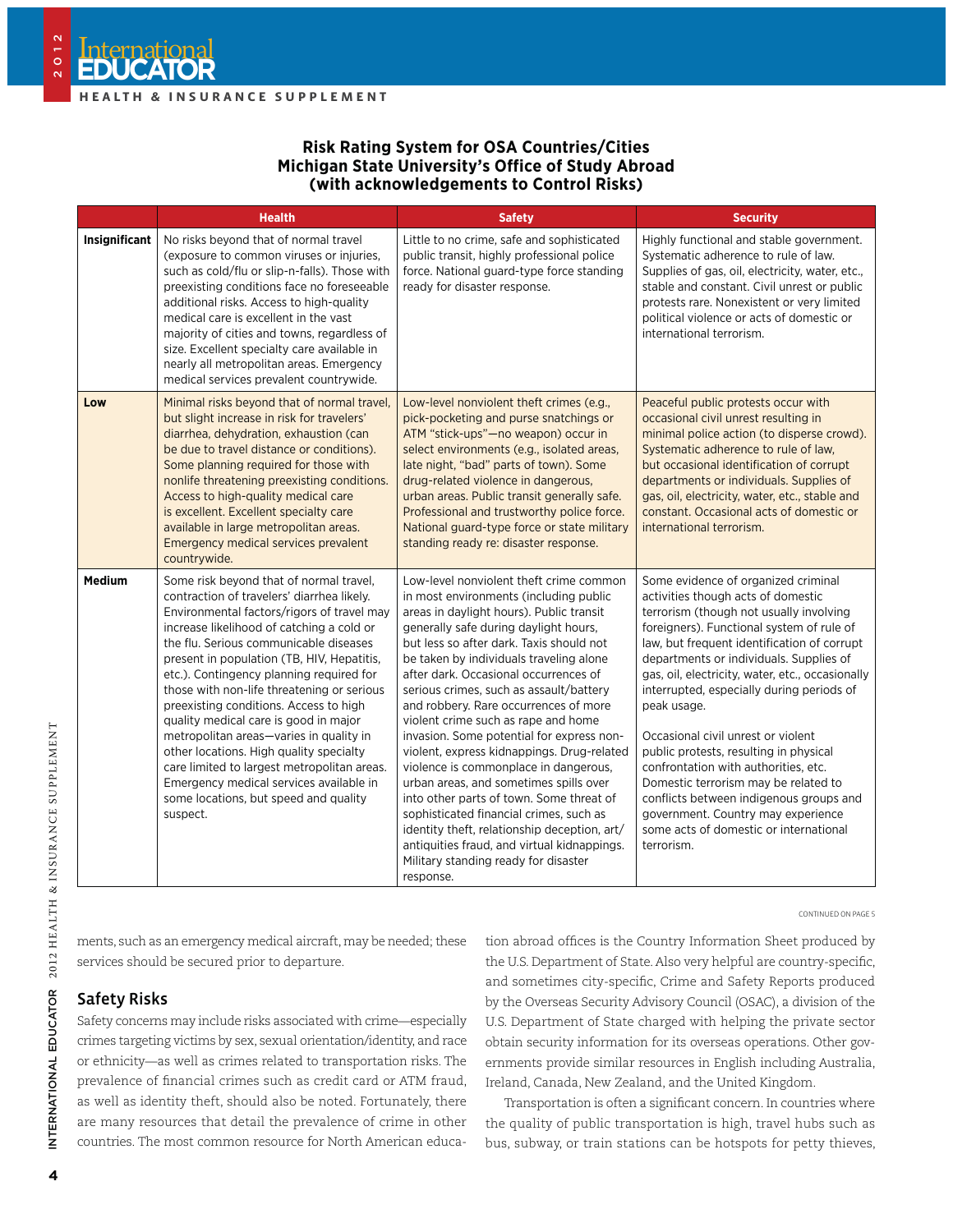|                | <b>Health</b>                                                                                                                                                                                                                                                                                                                                                                                                                                                                                                                                                                                                                                                                                                                                                                                                                                                             | <b>Safety</b>                                                                                                                                                                                                                                                                                                                                                                                                                                                                                                                                                                                                                                                                                                                                                                                                                                                                                                   | <b>Security</b>                                                                                                                                                                                                                                                                                                                                                                                                                                                                                                                               |  |  |
|----------------|---------------------------------------------------------------------------------------------------------------------------------------------------------------------------------------------------------------------------------------------------------------------------------------------------------------------------------------------------------------------------------------------------------------------------------------------------------------------------------------------------------------------------------------------------------------------------------------------------------------------------------------------------------------------------------------------------------------------------------------------------------------------------------------------------------------------------------------------------------------------------|-----------------------------------------------------------------------------------------------------------------------------------------------------------------------------------------------------------------------------------------------------------------------------------------------------------------------------------------------------------------------------------------------------------------------------------------------------------------------------------------------------------------------------------------------------------------------------------------------------------------------------------------------------------------------------------------------------------------------------------------------------------------------------------------------------------------------------------------------------------------------------------------------------------------|-----------------------------------------------------------------------------------------------------------------------------------------------------------------------------------------------------------------------------------------------------------------------------------------------------------------------------------------------------------------------------------------------------------------------------------------------------------------------------------------------------------------------------------------------|--|--|
| <b>High</b>    | Significant risks beyond that of normal<br>travel, likely exposure to serious<br>communicable disease or injury, perhaps<br>due to a motor vehicle accident.<br>Contingency planning essential for those<br>with nonlife threatening preexisting<br>conditions. May not be suitable for<br>individuals with serious or complicated<br>preexisting conditions. Access to high-<br>quality medical care varies within capital<br>city and is highly suspect in other<br>locations. Limited availability of standard<br>medications. Blood supply and equipment<br>cleanliness is a serious concern. Evacuation<br>or a transfer should be considered for<br>diagnosis and treatment of minor medical<br>procedures and required for more serious<br>illness or injury. Specialty care likely<br>unavailable. Emergency medical services<br>severely limited or nonexistent. | Low level nonviolent theft crimes<br>prevalent. Serious crimes, such as assault/<br>battery and robbery are common in select<br>environments. Violent crime such as<br>rape and home invasion are on the rise.<br>Express kidnappings occur with some<br>frequency and kidnapping for ransom<br>occur regularly within certain groups<br>or populations. Drug-related violence is<br>increasingly dangerous, urban areas, and<br>may spill over into other parts of town.<br>Some threat of sophisticated financial<br>crimes, such as identity theft, relationship<br>deception, art/antiquities fraud, and<br>virtual kidnappings. Government has<br>limited ability to effectively respond to a<br>natural disaster.                                                                                                                                                                                         | Some evidence of organized criminal<br>activities though acts of domestic<br>terrorism-may involve foreigners and/<br>or organized crime syndicates of foreign<br>governments. Civil unrest/violent public<br>protests common.<br>Sporadic, regional adaption of rule of law,<br>with corruption commonplace. Supplies of<br>gas, oil, electricity, water, etc., insufficient<br>for population, but provided on a<br>somewhat regular, if rolling, basis. Country<br>may experience repeated acts of domestic<br>or international terrorism. |  |  |
| <b>Extreme</b> | Significant Illness or injury is likely<br>through either expected exposure to<br>communicable diseases or an insect- or<br>water-borne disease. Not suitable for<br>travelers most preexisting conditions.<br>Significant barrier exist to obtaining even<br>basic medical care. Evacuations required<br>for all medical needs beyond first aid. No<br>specialty care. No emergency medical<br>services.                                                                                                                                                                                                                                                                                                                                                                                                                                                                 | Nonviolent theft crimes and violent crimes.<br>including murder, are widespread and<br>prevalent. Foreigners frequently targeted<br>due to presumption of wealth. Constant<br>threat of personal, life-endangering<br>violence including rape, robbery, home<br>invasion and kidnapping. Public transit of<br>any kind (formal or informal), if available,<br>is extremely dangerous. Carjacking<br>commonplace. Drug or weapons trafficking<br>related violence is nearly imminent in all<br>aspects of public life. Financial crimes<br>also commonplace, but less sophisticated<br>in nature due to the lack of access to<br>computer technology. Road accidents<br>can lead to serious injury or even death<br>due to limited driving laws/regulations,<br>poor road conditions, inadequate vehicle<br>maintenance.<br>Government has little or no ability to<br>effectively respond to a natural disaster. | Government inoperable. No semblance<br>of law and order. Supplies of gas,<br>oil, electricity, water, etc., irregular<br>and inadequate. Active conflict or<br>postconflict zone. Acts of domestic or<br>international terrorism may be regular and<br>commonplace. Civilians may be targeted.                                                                                                                                                                                                                                                |  |  |

especially late at night. Roads in developing countries, as well as vehicle quality, are also of grave concern but may differ greatly in cities and in the country, as well as regionally. The Association of Safe International Road Travel (ASIRT) produces comprehensive reports on road conditions and specific routes in dozens of countries. They also have convenient wallet guides in many languages with travel-related phrases in translation (such as, "Please slow down").

**Security Risks** Security concerns are generally less identifiable than criminal activity, which falls under safety risks. Risks under this category may reflect concerns for the overall functionality or stability of a country's government. The level to which the rule of a law is established is an important factor in a country's overall security. The frequency and severity of civil unrest, strikes, or public demonstrations should be noted, particularly if they have the effect of interfering with daily life or result in civilian injuries or death. Another security concern may be the country's perceived or real financial stability (or instability). If any of these circumstances limits access to services (electricity or water) or resources (fuel or food), this too should be noted.

Other security concerns include the prevalence of public corruption, the expectation of bribes as well as the professionalism (or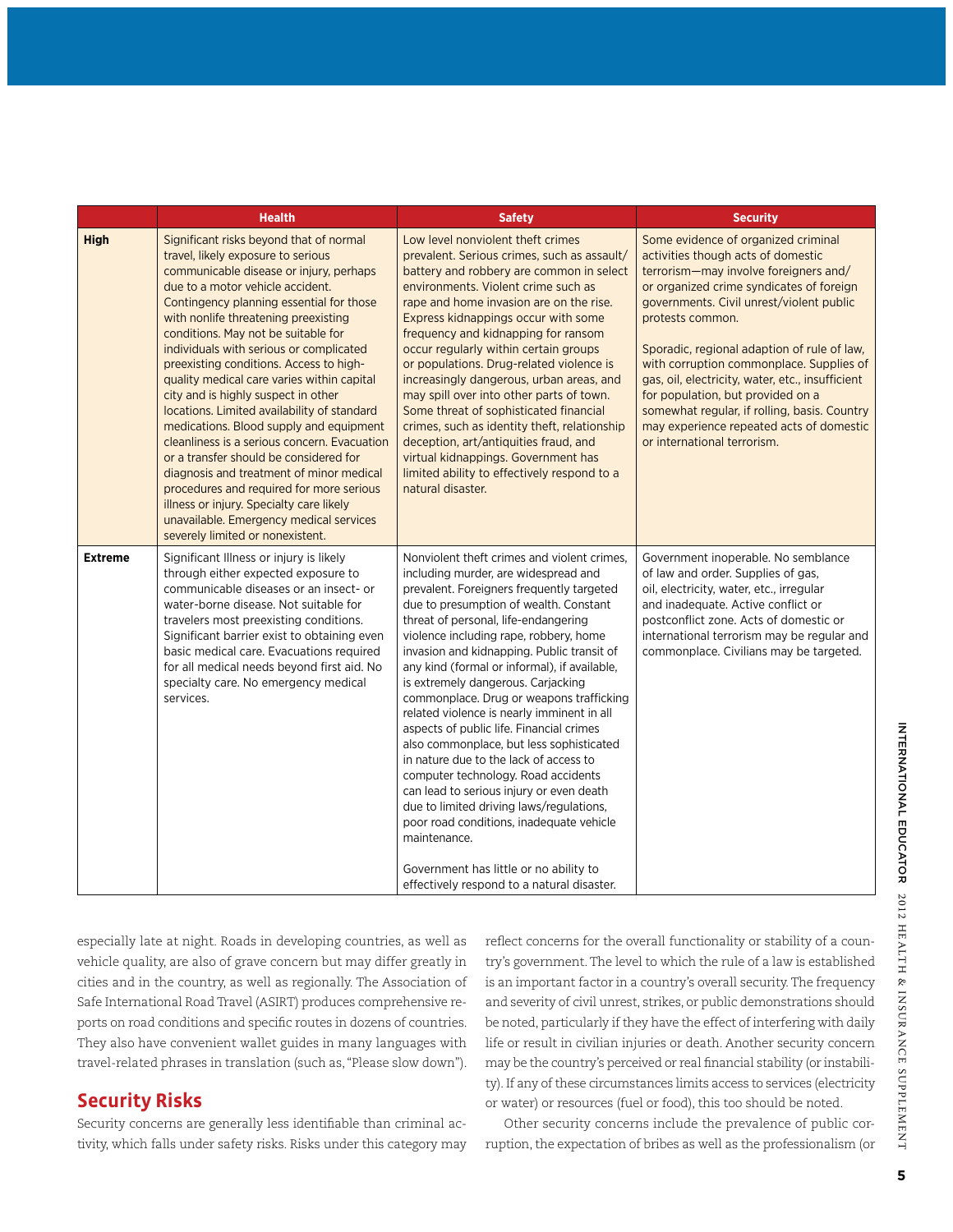| <b>Sample Risk Ratings for Locations of Heightened Concerns</b> |  |
|-----------------------------------------------------------------|--|
| Michigan State University (MSU) - Office of Study Abroad        |  |

| <b>Country</b>                      | <b>Operational</b><br><b>Areas/Cities</b>                                                      | <b>Health</b><br><b>Rating</b>                                    | <b>Health Concerns</b>                                                                        | <b>Safety</b><br><b>Rating</b> | <b>Safety Concerns</b>                                                                                                                                                                                                                                                                                  | <b>Security</b><br><b>Rating</b>               | <b>Security Convern</b>                                                                                                                                                    | <b>Other</b><br>(Notes)                         |
|-------------------------------------|------------------------------------------------------------------------------------------------|-------------------------------------------------------------------|-----------------------------------------------------------------------------------------------|--------------------------------|---------------------------------------------------------------------------------------------------------------------------------------------------------------------------------------------------------------------------------------------------------------------------------------------------------|------------------------------------------------|----------------------------------------------------------------------------------------------------------------------------------------------------------------------------|-------------------------------------------------|
| China                               | Beijing<br>Harbin<br>Zhejiang                                                                  | ${\sf M}$                                                         | Hep. A/B, malaria,*<br>denque fever,* rabies,^<br>typhoid, Japanese<br>encephalitis,          | L                              | Pick pocketing, racial<br>discrimination/<br>harassment, financial<br>"scams"                                                                                                                                                                                                                           | L                                              | extortion                                                                                                                                                                  | <b>NA</b>                                       |
| <b>Guatemala</b>                    | Guatemala<br>City, Tikal<br>(tourist<br>crime)<br>Panajachel<br>Routes<br>in/out of<br>Antigua | M for<br>Antigua<br>and<br>Guatemala<br>City, H<br>other<br>areas | Hep. A/B, malaria,*<br>denque fever,* rabies,^<br>and typhoid                                 | $\boldsymbol{\mathsf{H}}$      | <b>Road travel/banditry</b><br>and conditions.<br>carjacking, pick-<br>pocketing, armed<br>robberies, home<br>invasion, sexual assault,<br>express kidnapping,<br>drug-related<br>violence, ATM fraud,<br>and other financial<br>"scams," water safety,<br>"adventure" activities,<br>volcanic activity | $\mathsf{M}% _{1}\left( \mathsf{M}_{2}\right)$ | Strikes, civil unrest<br>(sometimes due to<br>conflicts with/or<br>between indigenous<br>populations).<br>Corruption, bribery,<br>extortion, border with<br>Mexico unsafe. | <b>NA</b>                                       |
| India                               | Delhi,<br>Palampur,<br>Muketeshwar,<br>Chennai                                                 | M to H                                                            | Malaria,* dengue fever,*<br>rabies, <sup>^</sup> typhoid, and<br>Japanese encephalitis        | M                              | Road travel/banditry<br>and conditions.<br>unsafe public transit<br>(prefer taxis to tuk-<br>tuks), drink spiking,<br>pick-pocketing,<br>mugging w/weapon.<br>sexual assault                                                                                                                            | $L-M$                                          | Terrorism, public<br>demonstrations,<br>strikes, religion<br>conflicts, conflict in<br>northern border areas<br>with China                                                 | Road<br>transportation<br>of highest<br>concern |
| <b>Kenya</b>                        | Nairobi                                                                                        | M                                                                 | Hep. A/B, malaria,*<br>dengue fever,* rabies,^<br>typhoid, yellow fever,<br>HIV, blood supply | M (H for<br>Nairobi)           | Road travel/banditry<br>and conditions.<br>unsafe taxis, drink<br>spiking, pick-pocketing,<br>mugging w/weapon,<br>sexual assault, water<br>safety                                                                                                                                                      | M                                              | Civil unrest/<br>demonstrations,<br>strikes, past conflict<br>in Rift Valley (western<br>Kenya)                                                                            | US DOS<br><b>Travel</b><br>Warning in<br>effect |
| <b>Turkey</b>                       | Istanbul<br>Ankara                                                                             | L                                                                 | Hep. A/B, typhoid                                                                             | L                              | Pick pocketing/petty<br>crime, crimes targeting<br>females, drink spiking,<br>and increasing<br>residential crime                                                                                                                                                                                       | L                                              | Terrorism, public<br>demonstrations.<br>strikes, religion<br>conflicts, concern for<br>border areas-Syria,<br>Iraq, and Iran                                               | <b>NA</b>                                       |
| <b>Russian</b><br><b>Federation</b> | Moscow<br>St. Petersburg<br>Volgograd                                                          | M                                                                 | Rabies, Hep. A/B, HIV,<br>blood supply                                                        | $L-M$                          | unsafe taxis, drink<br>spiking, pick-pocketing,<br>mugging w/weapon,<br>racial discrimination/<br>harassment, law<br>enforcement, financial<br>frauds                                                                                                                                                   | L                                              | Corruption,<br>extortion, terrorism,<br>conflict in border<br>areas-Caucasus                                                                                               | <b>NA</b>                                       |
| *selected locations                 |                                                                                                |                                                                   |                                                                                               |                                |                                                                                                                                                                                                                                                                                                         |                                                |                                                                                                                                                                            |                                                 |

^certain activities increase risk

Items in **bold** denote awareness of incident affecting program decision-making or specific occurrence to an student/faculty or staff

L – Low Risk M – Medium Risk H – High Risk E – Extreme Risk

Disclaimer: This chart does not reflect actual ratings by MSU/OSA. It is designed to serve as an example of possible notations.